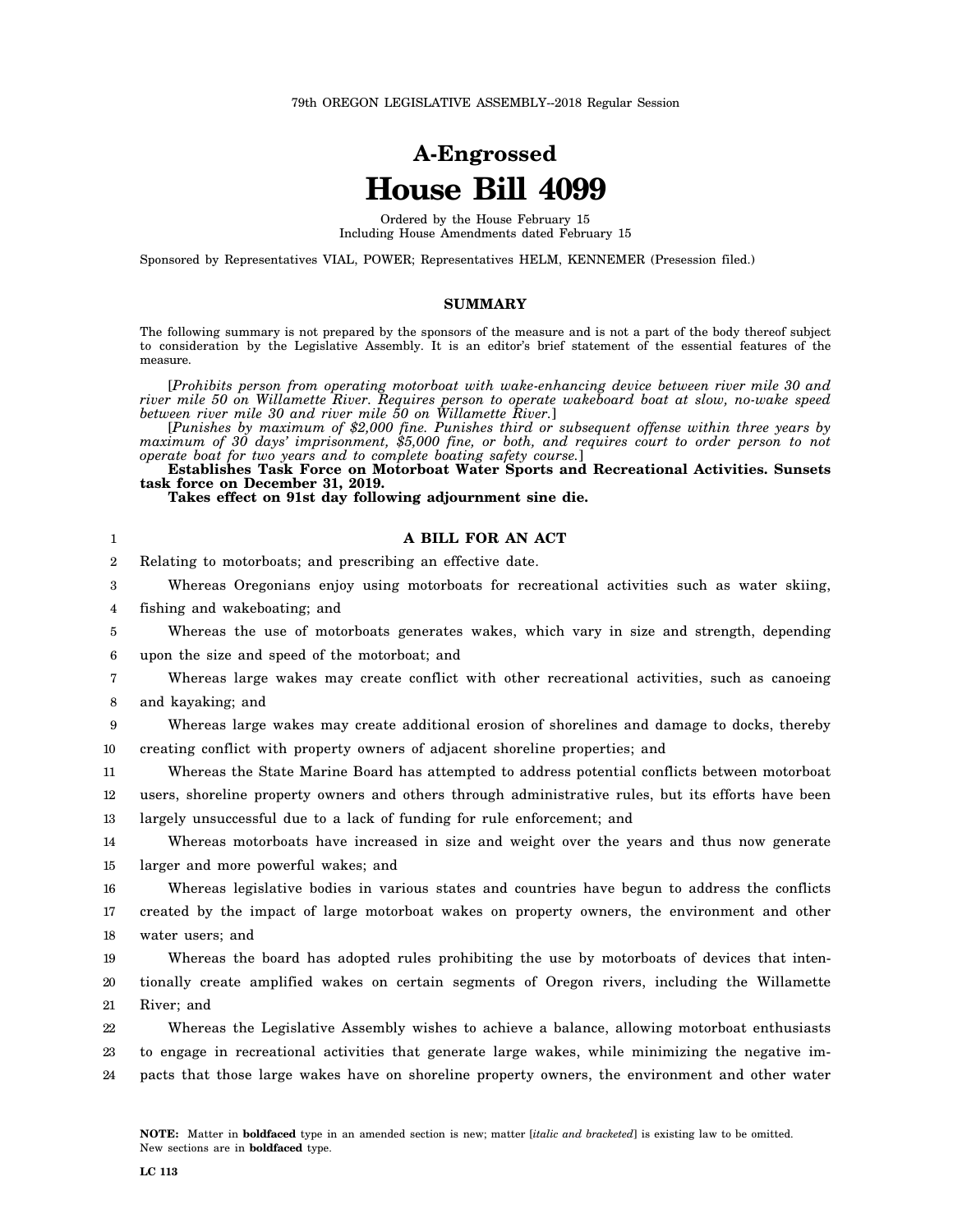1 2 3 4 5 6 7 8 9 10 11 12 13 14 15 16 17 18 19 20 21 22 23 24 25 26 27 28 29 30 31 32 33 34 35 36 37 38 39 40 41 42 43 44 45 users; now, therefore, **Be It Enacted by the People of the State of Oregon: SECTION 1. (1) The Task Force on Motorboat Water Sports and Recreational Activities is established. (2) The task force consists of 10 members appointed as follows: (a) The President of the Senate shall appoint: (A) One member from among members of the Senate. (B) One member who owns shoreline property. (C) One member who represents an Oregon environmental organization. (D) One member who owns a motorboat. (E) One member who represents the water sports industry. (b) The Speaker of the House of Representatives shall appoint: (A) One member from among members of the House of Representatives. (B) One member who owns shoreline property. (C) One member who represents an Oregon environmental organization. (D) One member who owns a motorboat. (E) One member who represents the water sports industry. (3) The task force shall study the conflicts between motorboat users, shoreline property owners and other persons who enjoy recreational activities on the water. (4) A majority of the voting members of the task force constitutes a quorum for the transaction of business. (5) Official action by the task force requires the approval of a majority of the voting members of the task force. (6) The task force shall elect one of its members to serve as chairperson. (7) If there is a vacancy for any cause, the appointing authority shall make an appointment to become immediately effective. (8) The task force shall meet at times and places specified by the call of the chairperson or of a majority of the voting members of the task force. (9) The task force may adopt rules necessary for the operation of the task force. (10) The task force shall submit a report in the manner provided by ORS 192.245, and may include recommendations for legislation, to an interim committee of the Legislative Assembly related to the environment and natural resources no later than September 15, 2019. (11) The State Marine Board shall provide staff support to the task force. (12) Members of the Legislative Assembly appointed to the task force are nonvoting members of the task force and may act in an advisory capacity only. (13) Members of the task force who are not members of the Legislative Assembly are not entitled to compensation or reimbursement for expenses and serve as volunteers on the task force. (14) All agencies of state government, as defined in ORS 174.111, are directed to assist the task force in the performance of the task force's duties and, to the extent permitted by laws relating to confidentiality, to furnish information and advice the members of the task force consider necessary to perform their duties. SECTION 2. Section 1 of this 2018 Act is repealed on December 31, 2019. SECTION 3. This 2018 Act takes effect on the 91st day after the date on which the 2018 regular session of the Seventy-ninth Legislative Assembly adjourns sine die.**